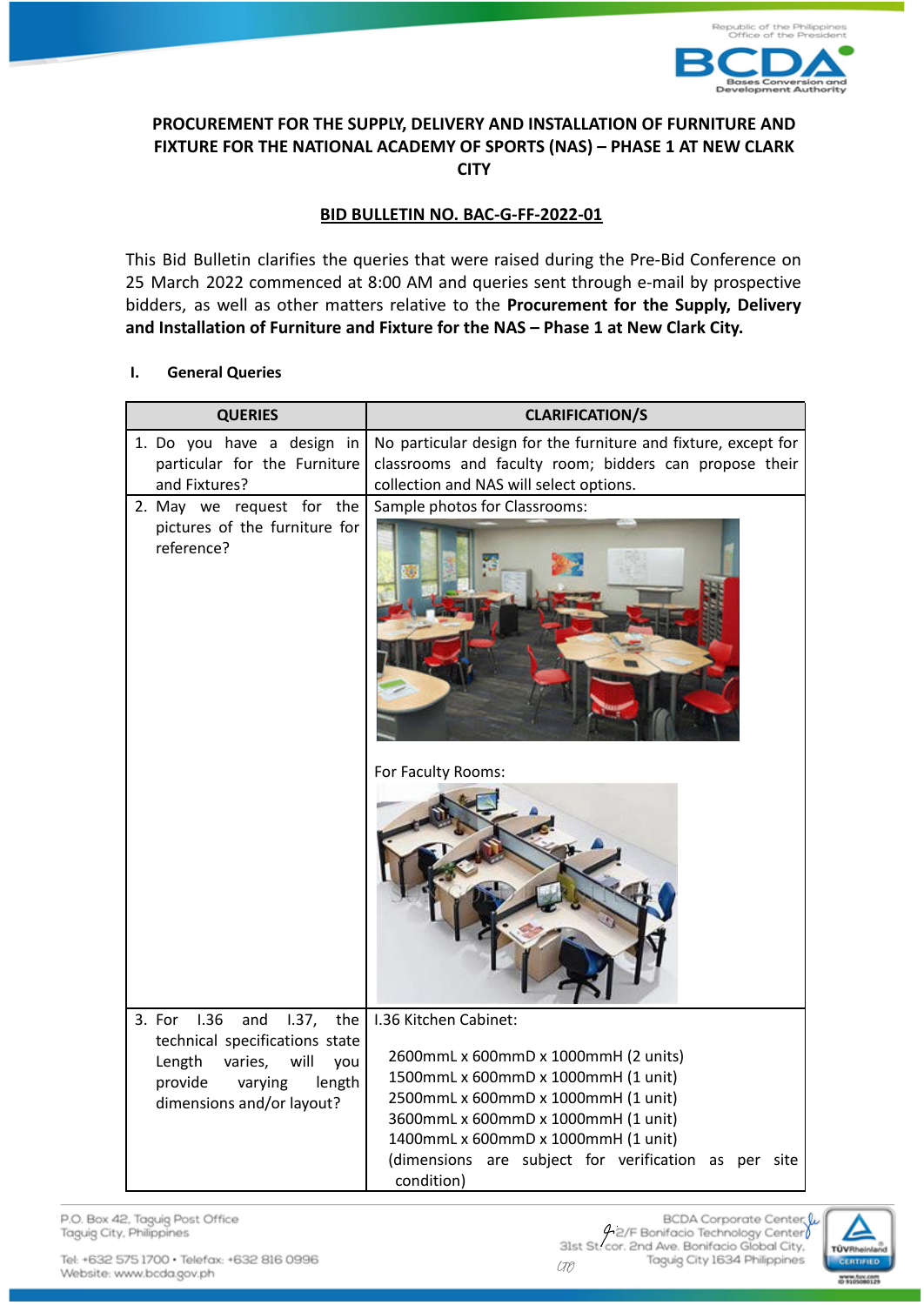

|                                 | 1.37 Overhead Cabinet:                                           |  |
|---------------------------------|------------------------------------------------------------------|--|
|                                 | 2600mmL x 400mmD x 1000mmH (2 units)                             |  |
|                                 | 1500mmL x 400mmD x 1000mmH (1 unit)                              |  |
|                                 | 2500mmL x 400mmD x 1000mmH (1 unit)                              |  |
|                                 | 3600mmL x 400mmD x 1000mmH (1 unit)                              |  |
|                                 | 1400mmL x 400mmD x 1000mmH (1 unit)                              |  |
|                                 | (dimensions are subject for verification as per site             |  |
|                                 | condition)                                                       |  |
|                                 | See revisions in Item I.36 & I.37 of Section VII. Technical      |  |
|                                 | Specifications, attached as Annex "A".                           |  |
| 4. For 1.2, do we need<br>to I  | No. Bidders can present swatches that may blend with the         |  |
| present 100 samples of          | wall finishes of the offices (lahar gray finish). Please provide |  |
| finishes? Are we required to    | whatever available on stocks and NAS will do selections.         |  |
| present it during the Opening   |                                                                  |  |
| of Bids or Post- qualification? | revisions in Item I.2 of Section VII. Technical<br>See:          |  |
|                                 | Specifications, attached as Annex "A".                           |  |
| 5. Is there a ceiling price for | There is no ceiling price for each item but the amount of the    |  |
| each item? Are we supposed      | total items to be bid should not exceed the Approved Budget      |  |
| provide in the price<br>to      | For the Contract (ABC).                                          |  |
| schedule the amount per         |                                                                  |  |
| item?                           | Yes, the bidders are required to provide the bid amount per      |  |
|                                 | item using the form attached to the bidding documents.           |  |

### **II. Clarifications**

| <b>Reference Section</b>   | <b>Published Provision</b>             | <b>Corrected Provision</b>             |
|----------------------------|----------------------------------------|----------------------------------------|
| <b>Bid Data Sheet. ITB</b> | The Bidder must have completed a       | The Bidder must have completed a       |
| Clause 5.3 of Bidding      | single contract that is similar to the | single contract that is similar to the |
| Documents                  | project, equivalent to at least fifty  | project, equivalent to at least fifty  |
|                            | percent (50%) of the ABC; or at        | percent (50%) of the ABC; or at        |
|                            | least two (2) similar completed        | least two (2) similar completed        |
|                            | with the<br>contracts<br>aggregate     | with the<br>contracts<br>aggregate     |
|                            | amount equivalent to at least fifty    | amount equivalent to at least fifty    |
|                            | percent (50%) of the ABC. The          | percent (50%) of the ABC and the       |
|                            | similar contract shall have been       | largest of these similar contracts     |
|                            | completed within five (5) years        | must be equivalent to at least half    |
|                            | (February 2017 to February 2022)       | of the percentage (25%) of the ABC     |
|                            | prior to the date of submission and    | as required above. The similar         |
|                            | receipt of bids.                       | contract shall have been completed     |
|                            |                                        | within ten (10) years (April 2012 to   |
|                            |                                        | April 2022) prior to the date of       |
|                            |                                        | submission and receipt of bids.        |
| <b>Bid Data Sheet. ITB</b> | For this purpose, contracts similar    | For this purpose, contracts similar    |
| Clause 5.3 of Bidding      | to the Project shall be Supply and     | to the Project shall be Supply and     |
| Documents                  | of Sports Equipment<br>delivery        | delivery of Furniture and Fixture.     |
|                            | and/or Strength and Conditioning       |                                        |
|                            | Equipment and/or Fitness Testing       |                                        |
|                            | & Monitoring Equipment and/or          |                                        |
|                            | Physical Therapy & Rehabilitation      |                                        |
|                            | Equipment.                             |                                        |